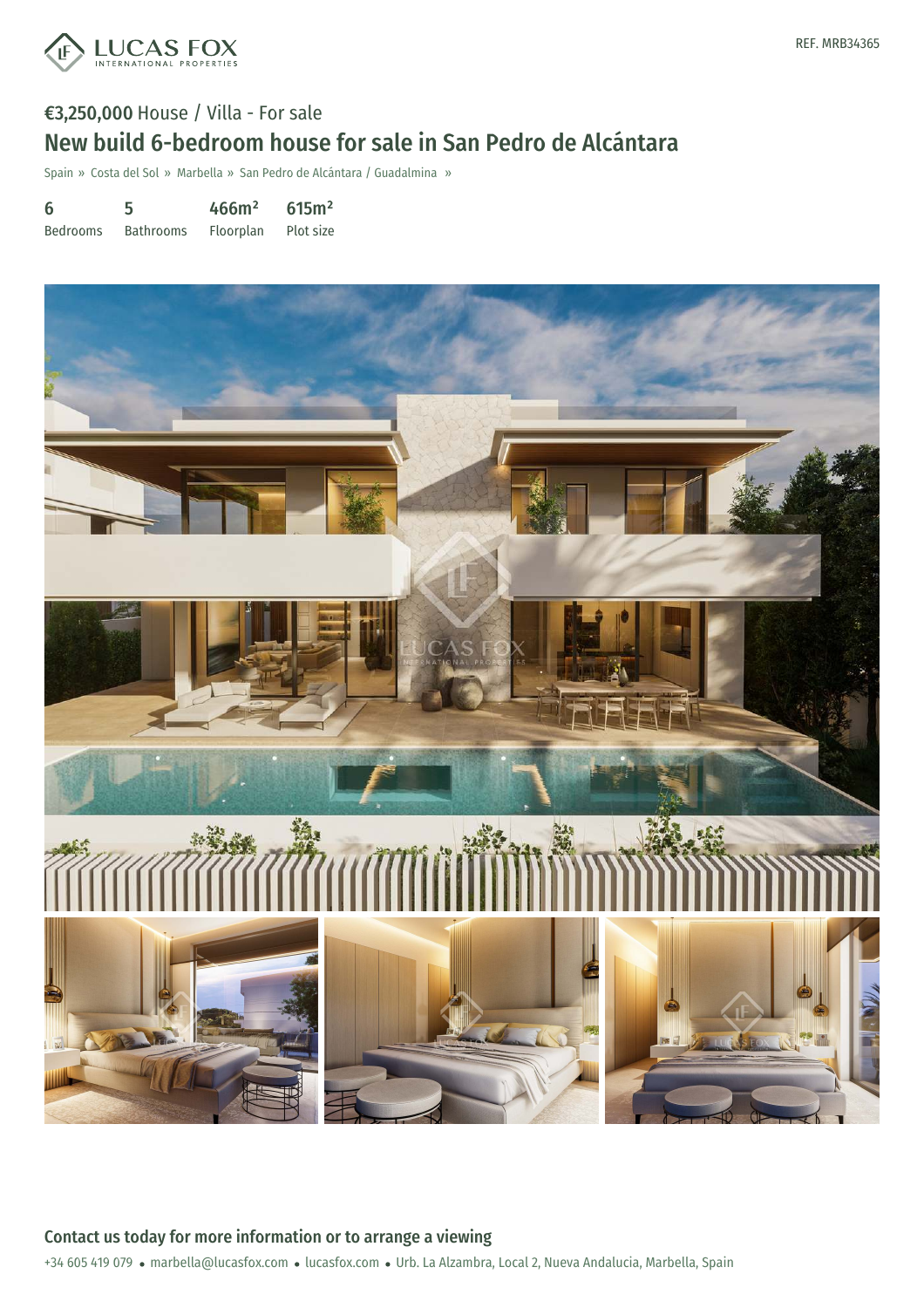

# €3,250,000 House / Villa - For sale New build 6-bedroom house for sale in San Pedro de Alcántara

Spain » Costa del Sol » Marbella » San Pedro de Alcántara / Guadalmina »

6 Bedrooms 5 Bathrooms 466m² Floorplan 615m² Plot size

#### **OVERVIEW**

## Stunning off-plan villa project for sale in San Pedro de Alcantara, walking distance to the beach and close to all amenities, projected to be finished in mid 2023.

Exclusive villa project located in the privileged location of Cortijo Blanco, only 200 metres away from the beach and a short distance from Puerto Banús and Marbella.

Distributed over 4 levels, Los Angeles 184 is a stunning contemporary home where elegant and modern design is complemented by the latest technology.

With 5 bedrooms and 5 bathrooms, this stunning off-plan villa is a perfect family home as it is close to all amenities, distinguished international schools and fantastic restaurants.



[lucasfox.com/go/mrb34365](https://www.lucasfox.com/go/mrb34365)

Mountain views, Garden,

Heated swimming pool, Swimming pool, Terrace, Gym, High ceilings, Marble flooring, Natural light, Parking, Underfloor heating, Air conditioning, Alarm, Barbecue, Built-in wardrobes, Chill out area, Double glazing, Equipped Kitchen, Exterior, Heating, Interior,

Near international schools, New build, Pet-friendly, Playroom, Storage room, Transport nearby, Walk-in wardrobe